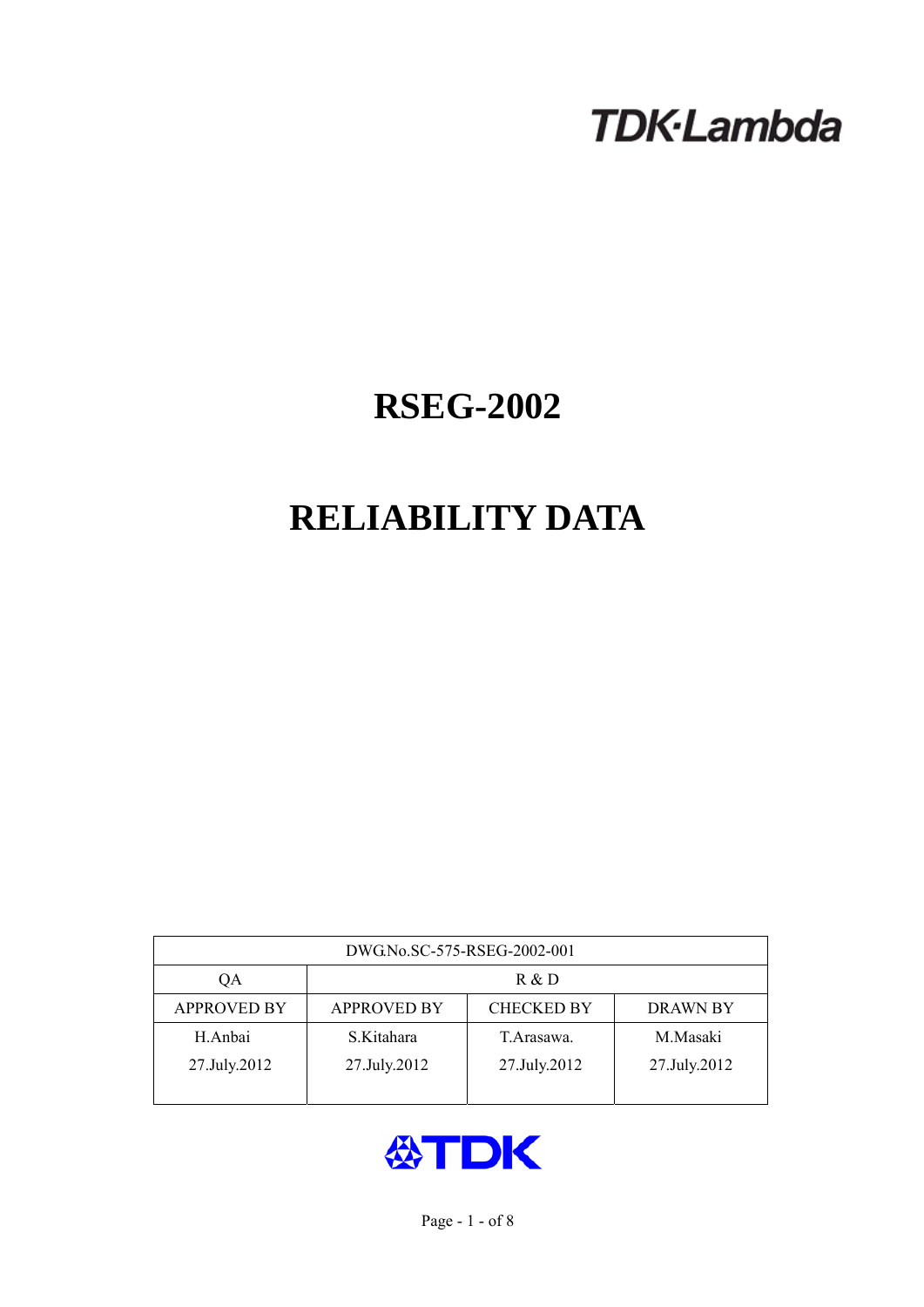## INDEX

|                                     | Page   |
|-------------------------------------|--------|
| 1. Calculated Values of MTBF        | Page-3 |
| 2. Vibration Test                   | Page-4 |
| 3. Heat Cycle Test                  | Page-5 |
| 4. Humidity Test                    | Page-6 |
| 5. High Temperature Resistance Test | Page-7 |
| 6. Low Temperature Storage Test     | Page-8 |

The following data are typical values. As all units have nearly the same characteristics, the data to be considered as ability values.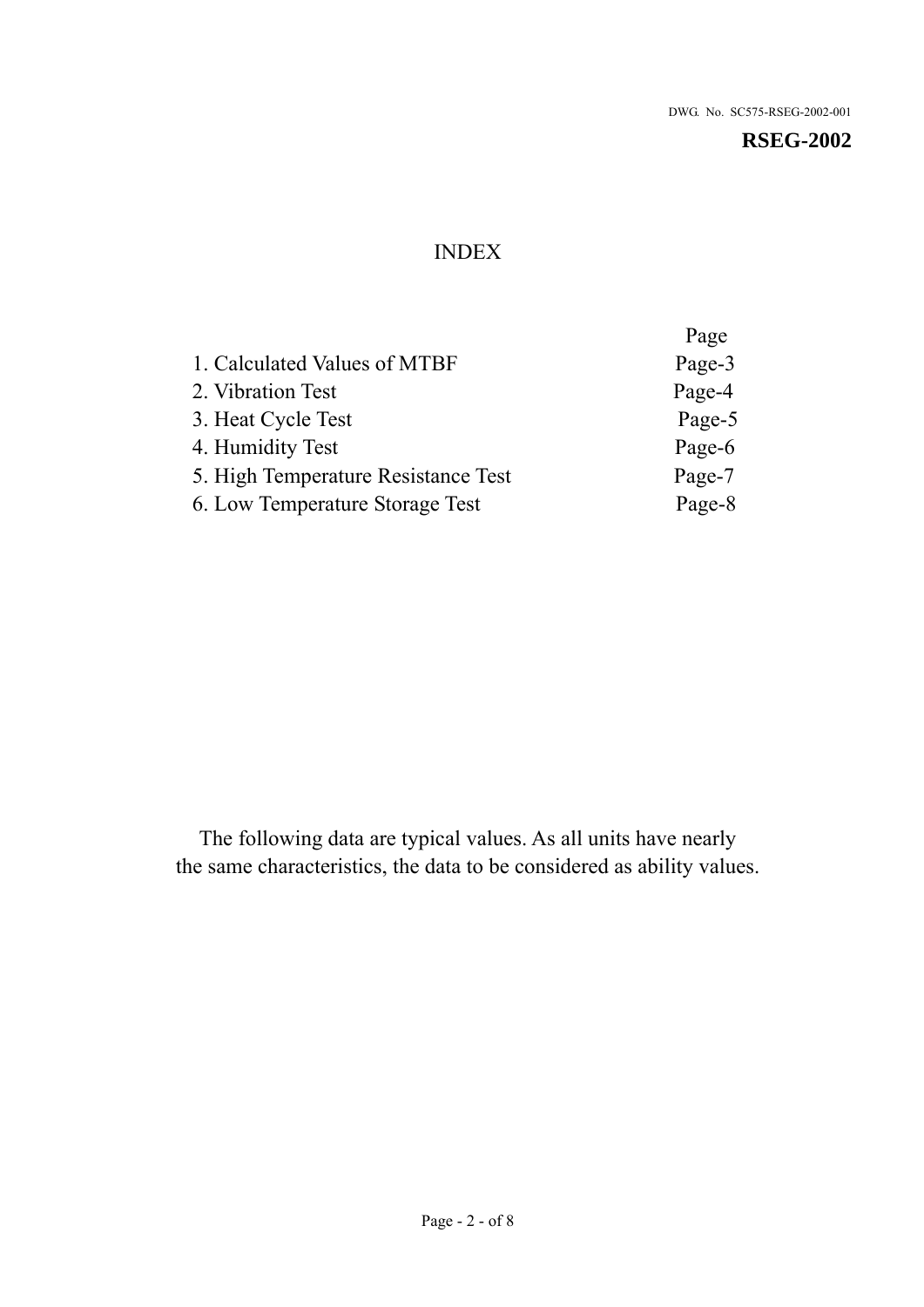1. Calculated Values of MTBF

MODEL:RSEG-2002

(1)Calculating Method

Calculated Based on parts stress Reliability projection of MIL-HDBK-217F NOTICE2.

Individual failure rates  $\lambda$  G is given to each part and MTBF is

Calculated by the count of each part.

$$
MIBF = \frac{1}{\lambda_{\text{expap}}} = \frac{1}{\sum_{i=1}^{n} N_i (\lambda_{\text{G}} \pi_Q)_i} \times 10^6 \text{ (hours)}
$$

| $\lambda$ equip | : Total equipment failure rate (Failure / 106 Hours)            |
|-----------------|-----------------------------------------------------------------|
| $\lambda$ G     | : Generic failure rate for the <i>i</i> th generic part         |
|                 | (Failure/ 106 Hours)                                            |
| Ni              | : Quantity of i th generic part                                 |
| N               | : Number of different generic part categories                   |
| $\pi Q$         | : Generic quality factor for the i th generic part( $\pi Q=1$ ) |

## (2)MTBF Values

GF: Ground, Fixed

 $MTBF = 13,583,265$  (Hours)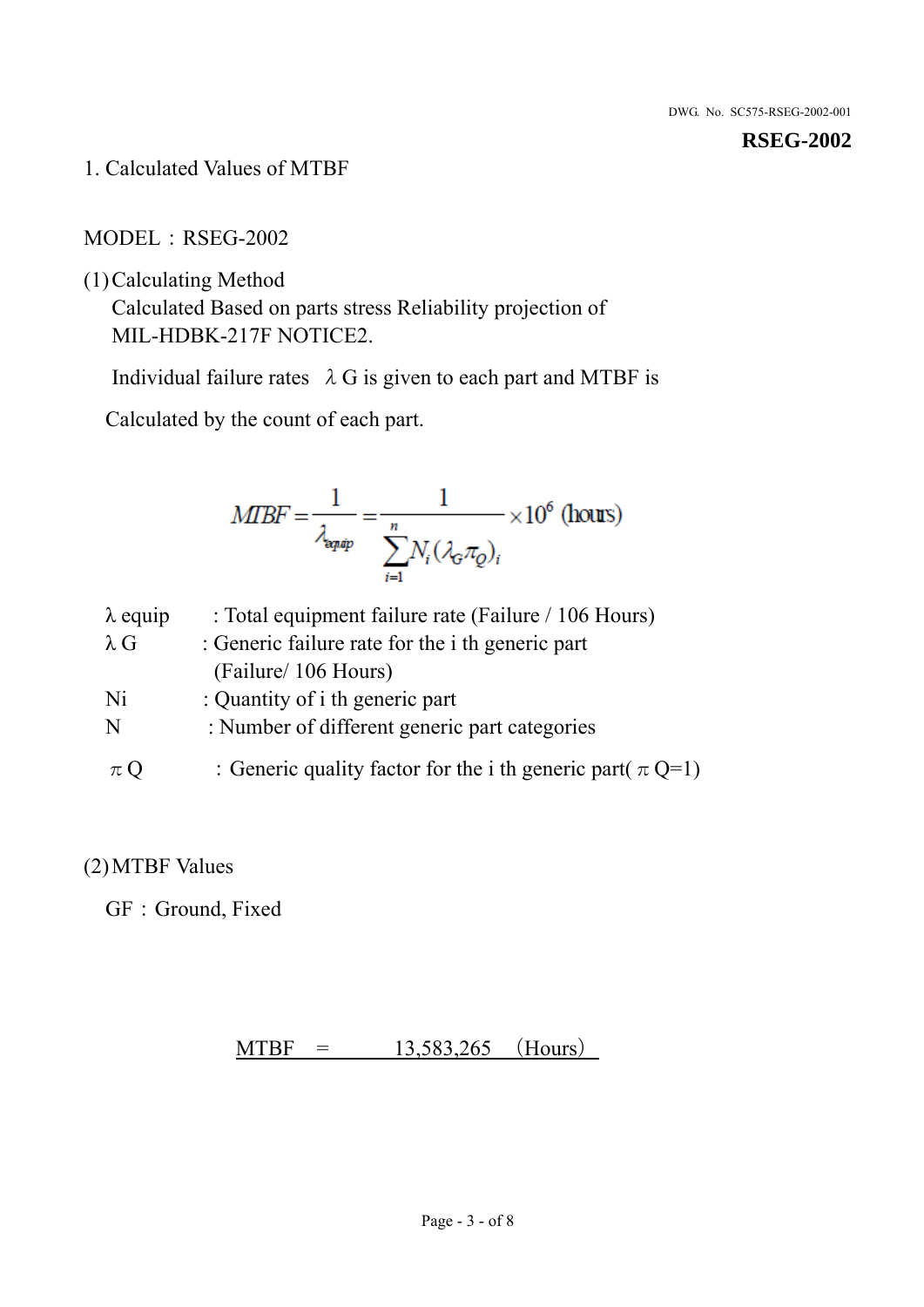#### 2. Vibration Test

#### MODEL: RSEG-2002 (Representation Product : RSEG-2006)

- (1)Vibration Test Class Frequency Variable Endurance Test
- (2)Equipment Used Controller VS-1000-6, Vibrator 905-FN (IMV CORP.)
- (3)The Number of D.U.T (Device Under Test) 6 units
- (4) Test Conditions Frequency : 10~55Hz Amplitude : 1.5mm,Sweep for 1 min. Dimension and times : X,Y and Z Directions for 2 hours each.
- (5)The Method Fix the D.U.T on the fitting-stage
- (6)Test Results PASS

| Check item                        | Spec.                                 |                   | <b>Before Test</b> | After Test      |
|-----------------------------------|---------------------------------------|-------------------|--------------------|-----------------|
| Attention(dB)                     | Differential Mode: 25dB min.          |                   | 41.32              | 40.97           |
|                                   |                                       | 30 MHz            | 52.68              | 52.63           |
|                                   | Common Mode: 25dB min.                | 1 MHz             | 34.18              | 34.28           |
|                                   |                                       | 20 MHz            | 35.14              | 35.40           |
| Leakage Current (mA)              | $0.75$ mA max. $(250V, 60Hz)$         | Line1             | 0.47               | 0.47            |
|                                   |                                       | Line <sub>2</sub> | 0.47               | 0.47            |
| DC Resistance (m $\Omega$ )       | $100 \quad m\Omega$<br>max.           |                   | 0.51               | 0.51            |
| <b>Test Voltage</b>               | $L-L$ : 1768Vdc 60sec.                |                   | <b>OK</b>          | OK.             |
|                                   | $L-E$ : 1500Vdc 60sec.                |                   |                    |                 |
| Isolation Resistance(M $\Omega$ ) | 100<br>$M \Omega$ min.(500Vdc 60sec.) |                   | $2.16\times E5$    | $2.25\times E5$ |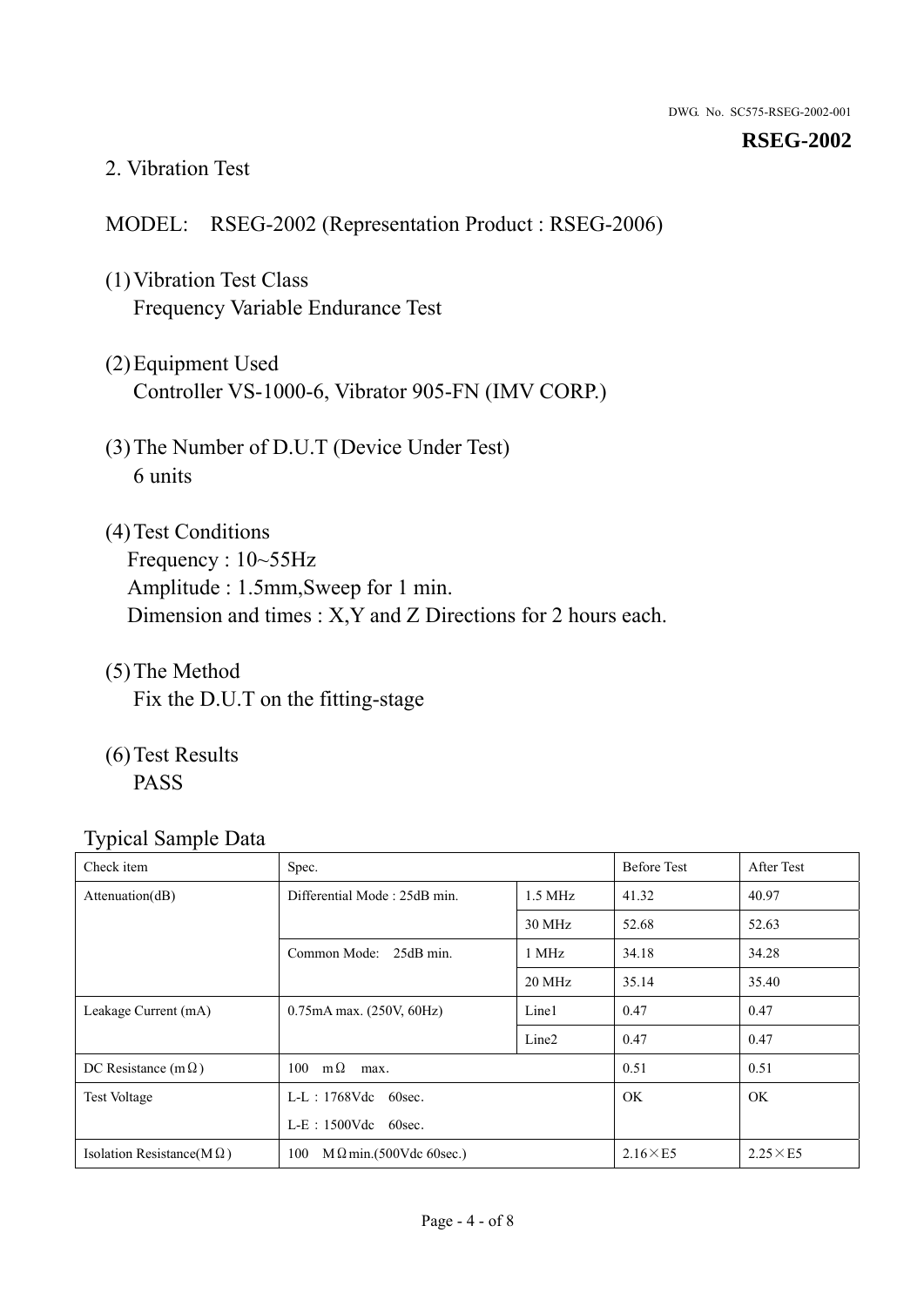## 3. Heat Cycle Test

## MODEL: RSEG-2002 (Representation Product : RSEG-2006)

## (1)Equipment Used TEMPERATURE CHAMBER TSA-71H-W (ESPEC CORP.)

- (2)The Number of D.U.T (Device Under Test) 6 units
- 1 cycle (3)Test Conditions 30<sub>min</sub>  $+85^{\circ}$ C 3min. Ambient Temperature : -25~+85℃ Test Cycles: 100 cycles  $-25^{\circ}$ C 30min.

(4)The Method

Before the test check if there is no abnormal characteristics and put the D.U.T in the testing chamber. Then test it in the above cycles, After the test is completed leave it for 1 hour at room temperature and check it if there is no abnormal each characteristics.

#### (5)Test Results PASS

| ┙┸<br>$\mathbf{I}$<br>Check item  | Spec.                                |                   | <b>Before Test</b> | After Test      |
|-----------------------------------|--------------------------------------|-------------------|--------------------|-----------------|
| Attention(dB)                     | Differential Mode: 25dB min.         | $1.5$ MHz         | 41.43              | 41.14           |
|                                   |                                      | 30 MHz            | 56.11              | 56.07           |
|                                   | Common Mode: 25dB min.               | 1MHz              | 34.23              | 34.33           |
|                                   |                                      | 20 MHz            | 35.55              | 35.44           |
| Leakage Current (mA)              | $0.75mA$ max. $(250V, 60Hz)$         | Line1             | 0.45               | 0.45            |
|                                   |                                      | Line <sub>2</sub> | 0.45               | 0.45            |
| DC Resistance (m $\Omega$ )       | $100 \quad m\Omega$<br>max.          |                   | 0.48               | 0.50            |
| <b>Test Voltage</b>               | $L-L$ : 1768Vdc 60sec.               |                   | OK.                | OK.             |
|                                   | $L-E$ : 1500Vdc 60sec.               |                   |                    |                 |
| Isolation Resistance( $M\Omega$ ) | 100<br>$M\Omega$ min.(500Vdc 60sec.) |                   | $3.56\times E5$    | $3.51\times E5$ |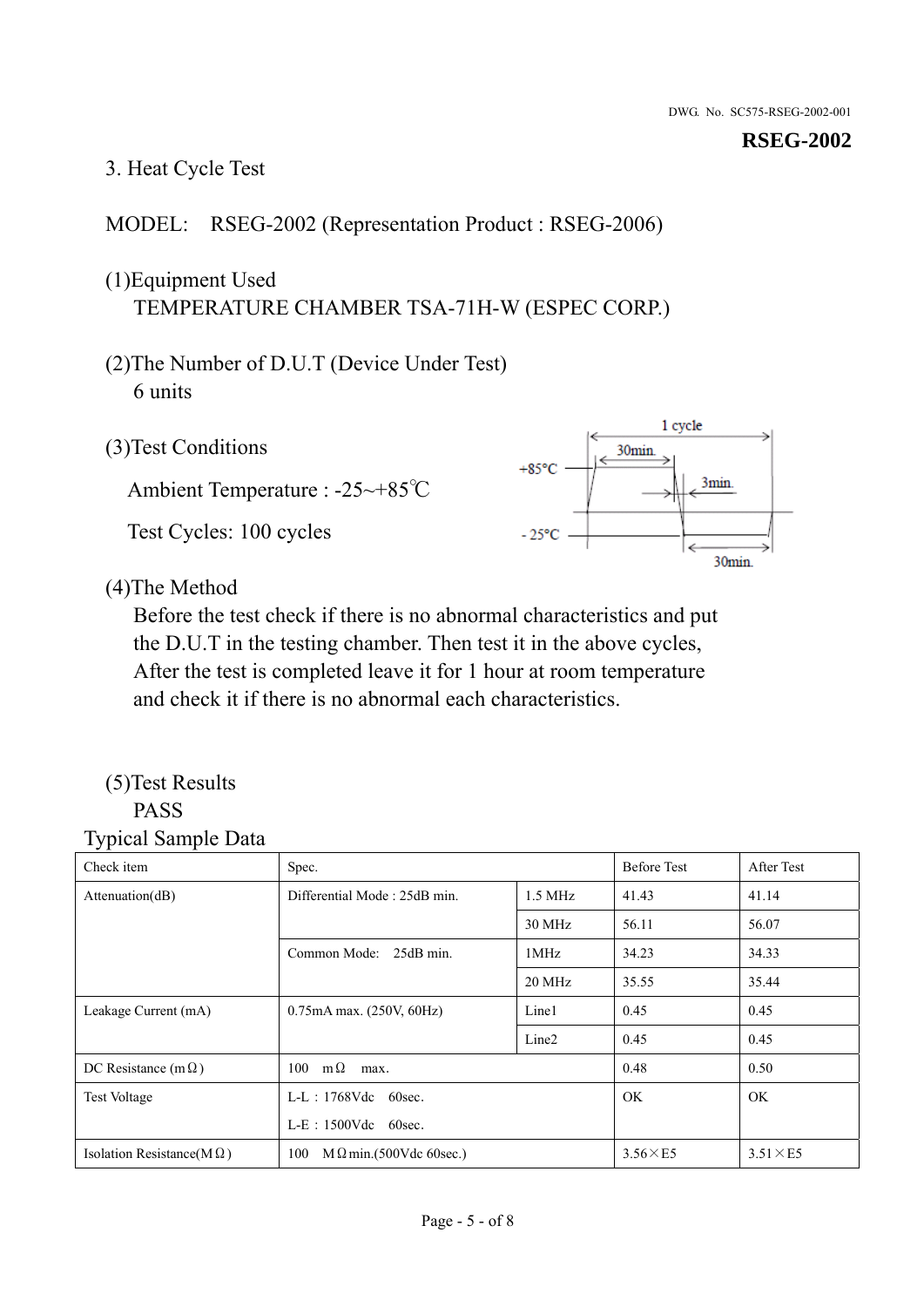## 4. Humidity Test

## MODEL: RSEG-2002 (Representation Product : RSEG-2006)

## (1)Equipment Used TEMP. & HUMID. CHAMBER PR-4KT (ESPEC CORP.)

- (2)The Number of D.U.T (Device Under Test) 6 units
- (3)Test Conditions

Ambient Temperature : +40℃

Test Times: 500 hours Ambient Humidity: 90~95%RH No Dewdrop

#### (4)The Method

Before the test check if there is no abnormal characteristics and put the D.U.T in the testing chamber. Then test it in the above conditions. After the test is completed leave it for 1 hour at room temperature and check it if there is no abnormal each characteristics.

## (5)Test Results

## PASS

| . .<br>Check item                 | Spec.                                     |                   | <b>Before Test</b> | After Test      |
|-----------------------------------|-------------------------------------------|-------------------|--------------------|-----------------|
| Attention(dB)                     | Differential Mode: 25dB min.<br>$1.5$ MHz |                   | 40.01              | 39.87           |
|                                   |                                           | 30MHz             | 56.57              | 56.34           |
|                                   | Common Mode: 25dB min.                    | 1MHz              | 31.93              | 31.94           |
|                                   |                                           | 20 MHz            | 35.37              | 35.38           |
| Leakage Current (mA)              | 0.75mA max. (250V, 60Hz)                  | Line1             | 0.47               | 0.47            |
|                                   |                                           | Line <sub>2</sub> | 0.47               | 0.47            |
| DC Resistance (m $\Omega$ )       | $100m\Omega$<br>max.                      |                   | 0.51               | 0.51            |
| <b>Test Voltage</b>               | $L-L$ : 1768Vdc 60sec.                    |                   | <b>OK</b>          | OK.             |
|                                   | $L-E$ : 1500Vdc 60sec.                    |                   |                    |                 |
| Isolation Resistance( $M\Omega$ ) | 100<br>$M \Omega$ min.(500Vdc 60sec.)     |                   | $1.96\times E5$    | $2.06\times E5$ |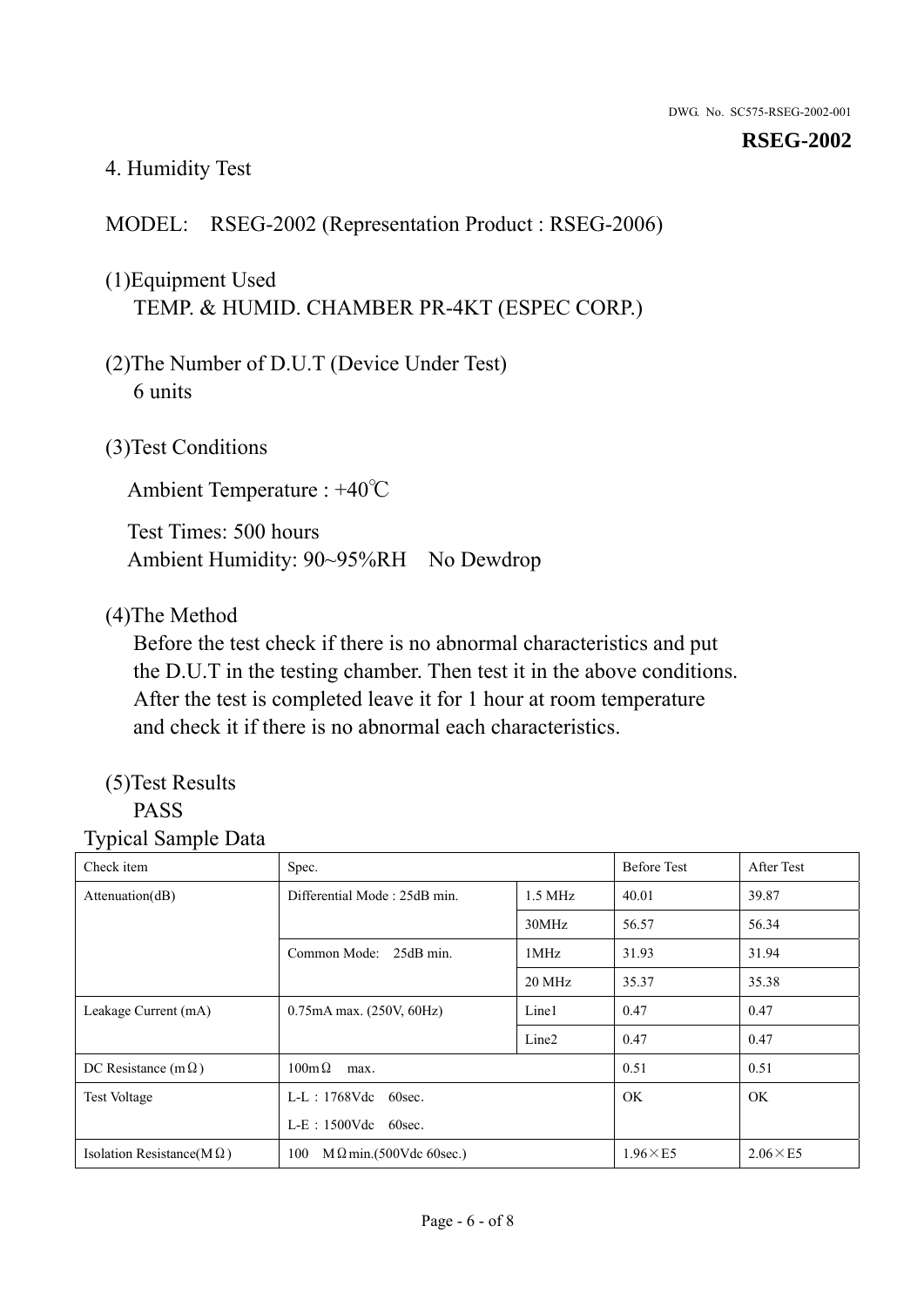### 5. High Temperature Resistance Test

## MODEL: RSEG-2002 (Representation Product : RSEG-2006)

## (1)Equipment Used TEMPERATURE CHAMBER PHH-300 (ESPEC CORP.)

- (2)The Number of D.U.T (Device Under Test) 6 units
- (3)Test Conditions

Ambient Temperature : +55℃

Test Times: 500 hours Operating: DC 6A

### (4)The Method

Before the test check if there is no abnormal characteristics and put the D.U.T in the testing chamber. Then test it in the above conditions. After the test is completed leave it for 1 hour at room temperature and check it if there is no abnormal each characteristics.

## (5)Test Results

## PASS

| Check item                        | Spec.                                 |                   | <b>Before Test</b> | After Test      |
|-----------------------------------|---------------------------------------|-------------------|--------------------|-----------------|
| Attenuation(dB)                   | Differential Mode: 25dB min.          | $1.5$ MHz         |                    | 40.00           |
|                                   |                                       | 30 MHz            | 58.03              | 57.82           |
|                                   | Common Mode: 25dB min.                | 1MHz              | 33.98              | 34.03           |
|                                   |                                       | 20 MHz            | 35.37              | 35.13           |
| Leakage Current (mA)              | 0.75mA max. (250V, 60Hz)              | Line1             | 0.48               | 0.48            |
|                                   |                                       | Line <sub>2</sub> | 0.47               | 0.47            |
| DC Resistance (m $\Omega$ )       | $100 \text{m}\,\Omega$<br>max.        |                   | 0.51               | 0.51            |
| <b>Test Voltage</b>               | $L-L$ : 1768Vdc 60sec.                |                   | OK.                | OK.             |
|                                   | $L-E$ : 1500Vdc 60sec.                |                   |                    |                 |
| Isolation Resistance(M $\Omega$ ) | $M \Omega$ min.(500Vdc 60sec.)<br>100 |                   | $2.30\times E5$    | $2.43\times E5$ |